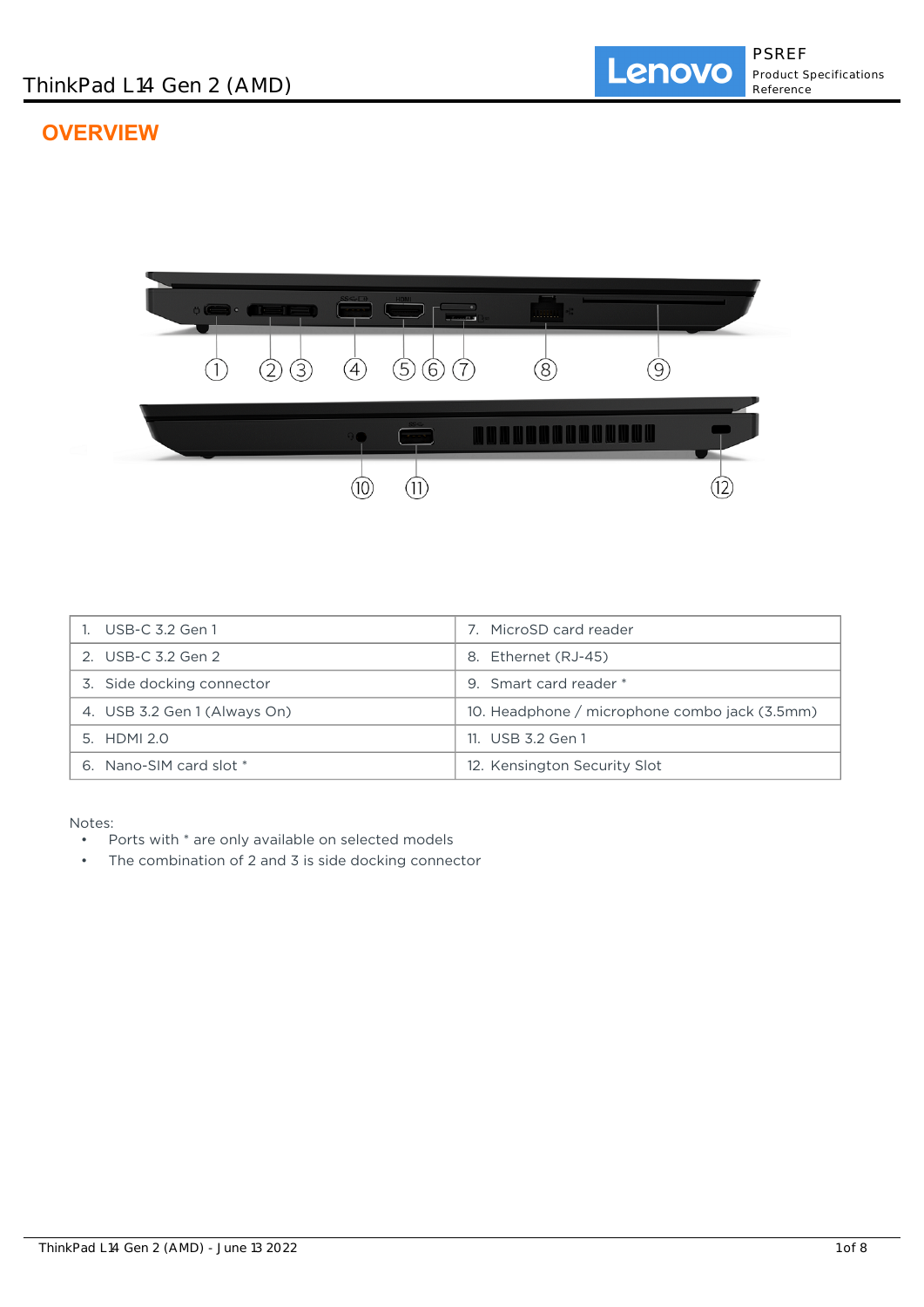# **PERFORMANCE**

# **Processor**

## **Processor Family**

AMD Ryzen™ 3 / 5 / 7 Processor

### **Processor**\*\*

| Processor Name           |   | Cores Threads | <b>Base</b><br>Frequency | Max<br>Frequency | Cache                            | Memory<br>Support | <b>Processor Graphics</b> |
|--------------------------|---|---------------|--------------------------|------------------|----------------------------------|-------------------|---------------------------|
| AMD Ryzen 3 5400U   4    |   | 8             | $2.6$ GHz                | 4.0GHz           | 2MB L2 / 8MB<br>L3               | DDR4-3200         | AMD Radeon™<br>Graphics   |
| AMD Ryzen 3 PRO<br>5450U | 4 | 8             | $2.6$ GHz                | 4.0GHz           | 2MB L2 / 8MB<br>L3               | DDR4-3200         | AMD Radeon<br>Graphics    |
| AMD Ryzen 5 5600U 6      |   | 12            | 2.3GHz                   | $4.2$ GHz        | 3MB L2 / 16MB<br>DDR4-3200<br>L3 |                   | AMD Radeon<br>Graphics    |
| AMD Ryzen 5 PRO<br>5650U | 6 | 12            | 2.3GHz                   | $4.2$ GHz        | 3MB L2 / 16MB<br>L3              | DDR4-3200         | AMD Radeon<br>Graphics    |
| AMD Ryzen 7 PRO<br>5850U | 8 | 16            | 1.9GHz                   | $4.4$ GHz        | 4MBL2/<br>16MB L3                | DDR4-3200         | AMD Radeon<br>Graphics    |

# **Operating System**

### **Operating System**\*\*

- Windows® 11 Pro 64
- Windows 11 Home 64
- Windows 11 DG Windows 10 Pro 64
- Windows 10 Pro 64
- Windows 10 Home 64
- No operating system

# **Graphics**

### **Graphics**

| Graphics                                                | Type | Memory Key Features |  |
|---------------------------------------------------------|------|---------------------|--|
| AMD Radeon Graphics   Integrated   Shared   DirectX® 12 |      |                     |  |

# **Monitor Support**

### **Monitor Support**

Supports up to 4 independent displays (native display and 3 external monitors via HDMI® and USB-C®)

- HDMI supports up to 4096x2160@60Hz
- USB-C supports up to 5120x3200@60Hz

# **Chipset**

## **Chipset**

AMD SoC (System on Chip) platform

# **Memory**

**Max Memory**[1]

Up to 64GB DDR4-3200

#### **Memory Slots**

Two DDR4 SO-DIMM slots, dual-channel capable

### **Memory Type**

DDR4-3200

Notes:

<sup>1.</sup> The max memory is based on the test results with current Lenovo® memory offerings. The system may support more memory as the technology develops.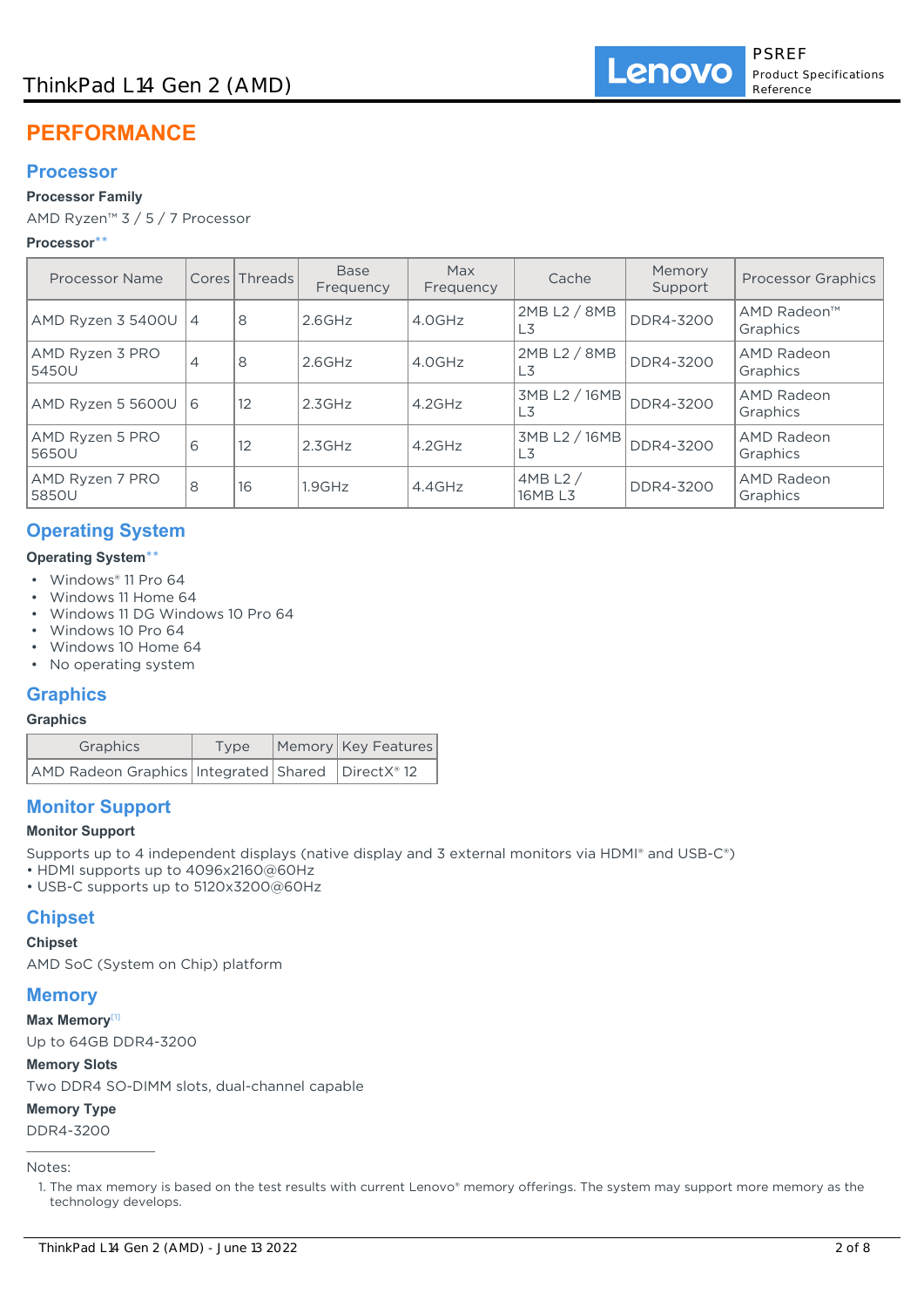# **Storage**

#### **Storage Support**[1]

One drive, up to 512GB M.2 2242 SSD or 1TB M.2 2280 SSD

#### **Storage Type**\*\*

| Disk Type | Interface                                   |                          | <b>RPM</b> Offering Security |       |
|-----------|---------------------------------------------|--------------------------|------------------------------|-------|
|           | M.2 2242 SSD   PCIe® NVMe®, PCIe 3.0 x4   - |                          | $\overline{\phantom{a}}$     |       |
|           | M.2 2280 SSD PCIe NVMe, PCIe x4             | $\overline{\phantom{a}}$ | $\overline{\phantom{a}}$     | Opal2 |

Notes:

1. The storage capacity supported is based on the test results with current Lenovo storage offerings. The system may support larger storage as the technology develops.

# **Removable Storage**

#### **Optical**

None

**Card Reader**

MicroSD card reader

# **Multi-Media**

## **Audio Chip**

High Definition (HD) Audio, Realtek® ALC3287 codec

#### **Speakers**

Stereo speakers, 2W x2, Dolby® Audio™

#### **Microphone**

Dual array microphone

#### **Camera**\*\*

- HD 720p, with privacy shutter, fixed focus
- IR & HD 720p hybrid, with privacy shutter, fixed focus

# **Battery**

#### **Battery**

Integrated Li-Polymer 45Wh battery, supports Rapid Charge (charge up to 80% in 1hr) with 65W AC adapter

#### **Max Battery Life**[1]

MobileMark® 2018: 11.8 hr JEITA 2.0: 15.3 hr

Notes:

1. All battery life claims are approximate maximum and based on results using the MobileMark 2014, MobileMark 2018, JEITA 2.0, continuous 1080p video playback (with 150nits brightness and default volume level) or Google Power Load Test (PLT) battery-life benchmark tests. Actual battery life will vary and depends on many factors such as product configuration and usage, software use, wireless functionality, power management settings, and screen brightness. The maximum capacity of the battery will decrease with time and use.

### **Power Adapter**

#### **Power Adapter**\*\* [1][2]

- 45W USB-C (2-pin) AC adapter, supports PD 3.0, 100-240V, 50-60Hz
- 45W USB-C (3-pin) AC adapter, supports PD 3.0, 100-240V, 50-60Hz
- 65W USB-C (2-pin) AC adapter, supports PD 3.0, 100-240V, 50-60Hz
- 65W USB-C slim (2-pin) AC adapter, supports PD 3.0, 100-240V, 50-60Hz
- 65W USB-C slim (3-pin) AC adapter, supports PD 3.0, 100-240V, 50-60Hz
- 65W USB-C (3-pin) AC adapter, supports PD 3.0, 100-240V, 50-60Hz
- No power adapter

Notes:

1. AC adapter offerings depend on the country.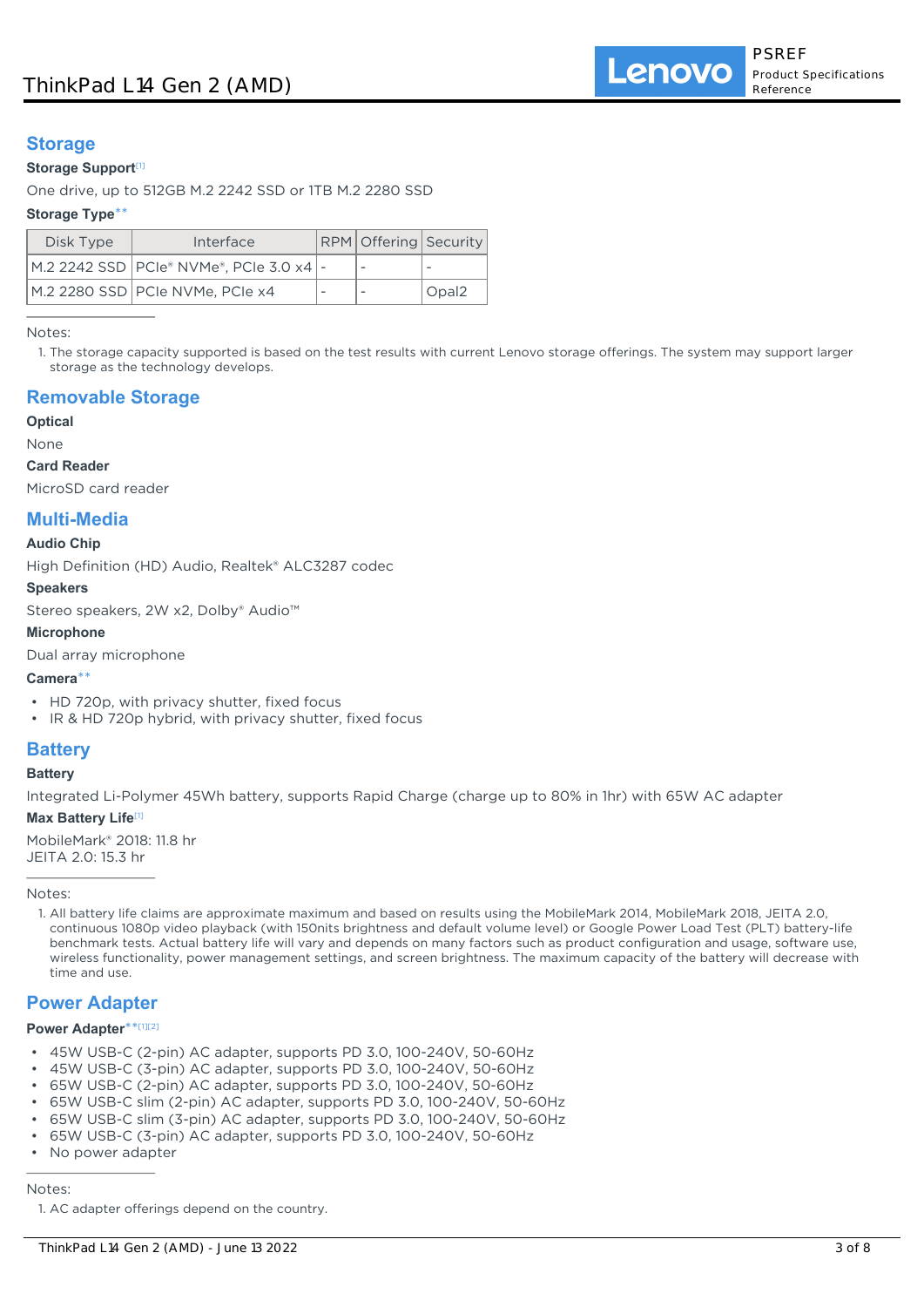Lenovo

2. No power adapter is for special bid only

45W USB-C AC adapter and 65W USB-C slim AC adapter are NOT available in EMEA

# **DESIGN**

# **Display**

#### **Display**\*\* [1]

| <b>Size</b> | Resolution                | Touch           | Typel      | Brightness | Surface        | Aspect<br>Ratio | Contrast<br>Ratio | Color<br>Gamut     | Viewing<br>Angle | Key<br><b>Features</b>   |
|-------------|---------------------------|-----------------|------------|------------|----------------|-----------------|-------------------|--------------------|------------------|--------------------------|
| 14.0″       | HD (1366x768)             | <i>None</i>     | <b>TN</b>  | 220 nits   | Anti-<br>glare | 16:9            | 400:1             | 45%<br><b>NTSC</b> | $90^\circ$       |                          |
| 14.0"       | <b>FHD</b><br>(1920x1080) | None            | <b>IPS</b> | 250 nits   | Anti-<br>glare | 16:9            | 700:1             | 45%<br><b>NTSC</b> | $170^\circ$      | $\overline{\phantom{a}}$ |
| 14.0"       | <b>FHD</b><br>(1920x1080) | <b>None</b>     | <b>IPS</b> | 400 nits   | Anti-<br>glare | 16:9            | 800:1             | 72%<br><b>NTSC</b> | $170^\circ$      | Low power                |
| 14.0"       | <b>FHD</b><br>(1920x1080) | Multi-<br>touch | <b>IPS</b> | 300 nits   | Anti-<br>glare | 16:9            | 700:1             | 45%<br><b>NTSC</b> | $170^\circ$      |                          |

## **Touchscreen**

• On-cell touch, supports 10-point touch

Non-touch

Notes:

1. California Electronic Waste Recycling Fee

In California, per state law, Lenovo charges an electronic waste recycling fee on this covered device at the time of sale of the product. For more information, go to https://www.calrecycle.ca.gov/Electronics/Consumer

## **Input Device**

#### **Keyboard**

6-row, spill-resistant, multimedia Fn keys with Unified Communications controls

#### **Keyboard Backlight**

- LED backlight
- Non-backlight

#### **UltraNav™**

TrackPoint® pointing device and Mylar® surface multi-touch touchpad

# **Mechanical**[1]

#### **Dimensions (WxDxH)**

331 x 235 x 20.4 mm (13.03 x 9.25 x 0.80 inches)

#### **Weight**

Starting at 1.59 kg (3.49 lbs)

## **Case Color**

Black

#### **Case Material**

PC + ABS (top), PC + ABS (bottom)

Notes:

1. The system dimensions and weight vary depending on configurations.

# **CONNECTIVITY**

## **Network**

#### **Onboard Ethernet**\*\*

• Gigabit Ethernet, Realtek RTL8111HN (non-DASH models), 1x RJ-45, supports Wake-on-LAN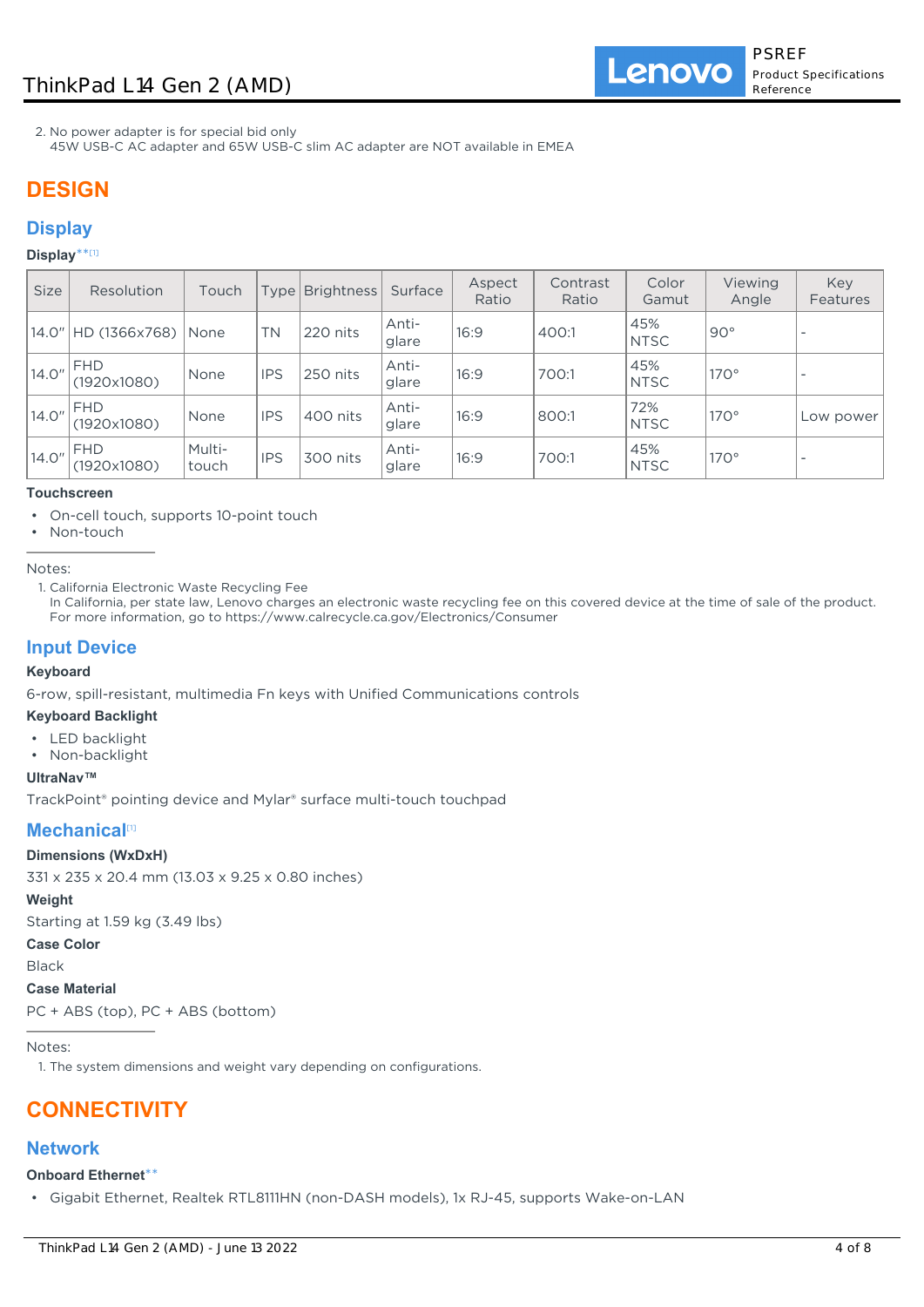Lenovo

• Gigabit Ethernet, Realtek RTL8111EPV (DASH models), 1x RJ-45, supports Wake-on-LAN

#### **WLAN + Bluetooth®**\*\* [1][2]

- Wi-Fi® 6, 802.11ax 2x2 Wi-Fi + Bluetooth 5.2, M.2 card
- Mediatek Wi-Fi 6 MT7921, 802.11ax 2x2 Wi-Fi + Bluetooth 5.2, M.2 Card
- Realtek Wi-Fi 6 RTL8852AE, 802.11ax Dual Band 2x2 Wi-Fi + Bluetooth 5.2, M.2 card
- Intel® Wi-Fi 6 AX200, 802.11ax 2x2 Wi-Fi + Bluetooth 5.2, M.2 card
- Qualcomm® QCNFA765, Wi-Fi 6E, 802.11ax Dual Band 2x2 Wi-Fi + Bluetooth 5.2, M.2 Card
- No WLAN and Bluetooth

#### **WWAN**\*\*

- Wireless WAN upgradable to 4G (with antenna ready)
- Integrated Mobile Broadband 4G LTE, Quectel EM120R-GL, M.2 card
- Integrated Mobile Broadband 4G LTE, Quectel EM120R-GL, M.2 card, with embedded eSIM functionality
- No support

#### **SIM Card**

No SIM card inbox

#### **NFC**

No support

#### Notes:

1. Bluetooth 5.2 is hardware ready but may run at a lower version due to OS limitation

- 2. Wi-Fi 6 and Wi-Fi 6E full features might be limited by country level restrictions.
- Wi-Fi 6E is only available on Windows 11.

### **Ports**[1]

#### **Standard Ports**

- 1x USB 3.2 Gen 1
- 1x USB 3.2 Gen 1 (Always On)
- 1x USB-C 3.2 Gen 1 (support data transfer, Power Delivery 2.0 and DisplayPort™ 1.4)
- 1x USB-C 3.2 Gen 2 (support data transfer, Power Delivery 2.0 and DisplayPort 1.4)
- 1x HDMI 2.0
- 1x microSD card reader
- 1x Ethernet (RJ-45)
- 1x Headphone / microphone combo jack (3.5mm)
- 1x Side docking connector

#### **Optional Ports**\*\*\*

- 1x Smart card reader
- 1x Nano-SIM card slot (WWAN support models)

#### Notes:

- 1. The transfer speed of following ports will vary and, depending on many factors, such as the processing speed of the host device, file attributes and other factors related to system configuration and your operating environment, will be slower than theoretical speed. USB 2.0: 480 Mbit/s;
	- USB 3.2 Gen 1 (SuperSpeed USB 5Gbps, formerly USB 3.0 / USB 3.1 Gen 1): 5 Gbit/s;

USB 3.2 Gen 2 (SuperSpeed USB 10Gbps, formerly USB 3.1 Gen 2): 10 Gbit/s;

USB 3.2 Gen 2x2 (SuperSpeed USB 20Gbps): 20 Gbit/s;

Thunderbolt™ 3/4: 40 Gbit/s

### **Docking**

#### **Docking**

Various docking solutions supported via USB-C. For more compatible docking solutions, please visit [Docking for ThinkPad® L14 Gen 2 \(AMD\)](https://smartfind.lenovo.com/accessories/#/search?categoryL1Name=Docking&categoryL2Names&pageIndex=1&pageSize=40&query=20X5)

# **Monitor Cable**

#### **Monitor Cable**\*\*\*

- Lenovo HDMI to VGA Monitor Adapter
- Lenovo USB-C to DisplayPort Adapter
- Lenovo USB-C to VGA Adapter
- No monitor cable

# **SECURITY & PRIVACY**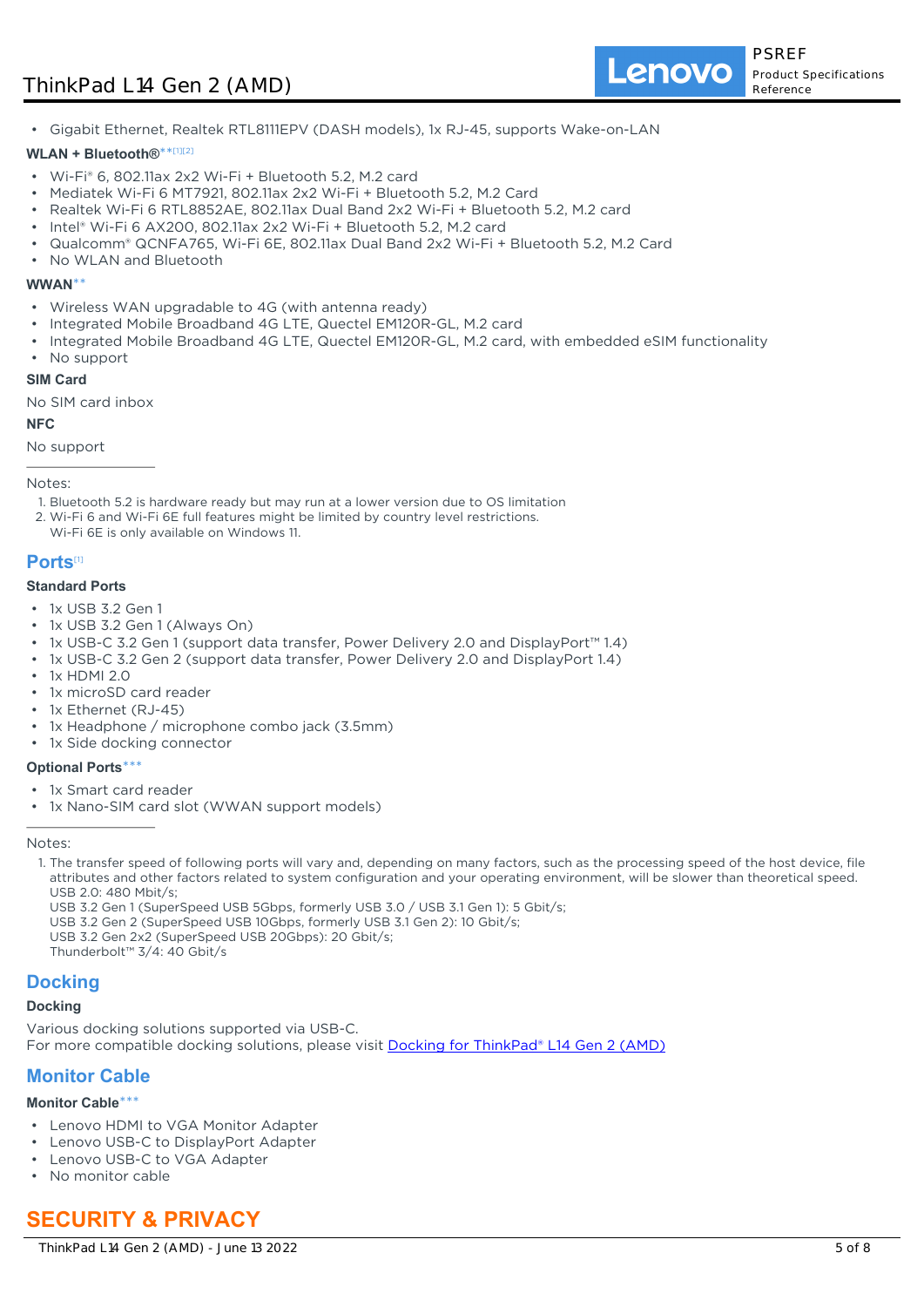# **Security**

## **Security Chip**

Discrete TPM 2.0, TCG certified

**Physical Locks**

Kensington® Security Slot, 3 x 7 mm

### **Smart Card Reader**

- Smart card reader
- No smart card reader

### **Fingerprint Reader**

- Touch style fingerprint reader on palm rest, match-on-chip
- No fingerprint reader

### **BIOS Security**

- Power-on password
- Supervisor password
- NVMe password
- Self-healing BIOS

### **Other Security**

- Camera privacy shutter
- (Optional) IR camera for Windows Hello

# **MANAGEABILITY**

# **System Management**

## **System Management**

- DASH
- Non-DASH

# **SERVICE**

# **Warranty**

## **Base Warranty**\*\* [1]

- 1-year depot service
- 1-year depot with 2-year system board service (Korea only)
- 1-year limited onsite service
- 3-year (1-yr battery) depot service
- 3-year (1-yr battery) limited onsite service
- No base warranty

#### Notes:

1. More information of warranty policy, please access https://pcsupport.lenovo.com/warranty

# **ENVIRONMENTAL**

# **Operating Environment**

#### **Temperature**[1]

- Operating: 5°C (41°F) to 35°C (95°F)
- Storage and transportation in original shipping package: -20°C (-4°F ) to 60°C (140°F)
- Storage without package: 5°C (41°F) to 43°C (109°F)

# **Humidity**

- Operating: 8% to 95% at wet-bulb temperature 23°C (73°F)
- Storage and transportation: 5% to 95% at wet-bulb temperature 27°C (81°F)

# **Altitude**

Maximum altitude (without pressurization): 3048 m (10,000 ft)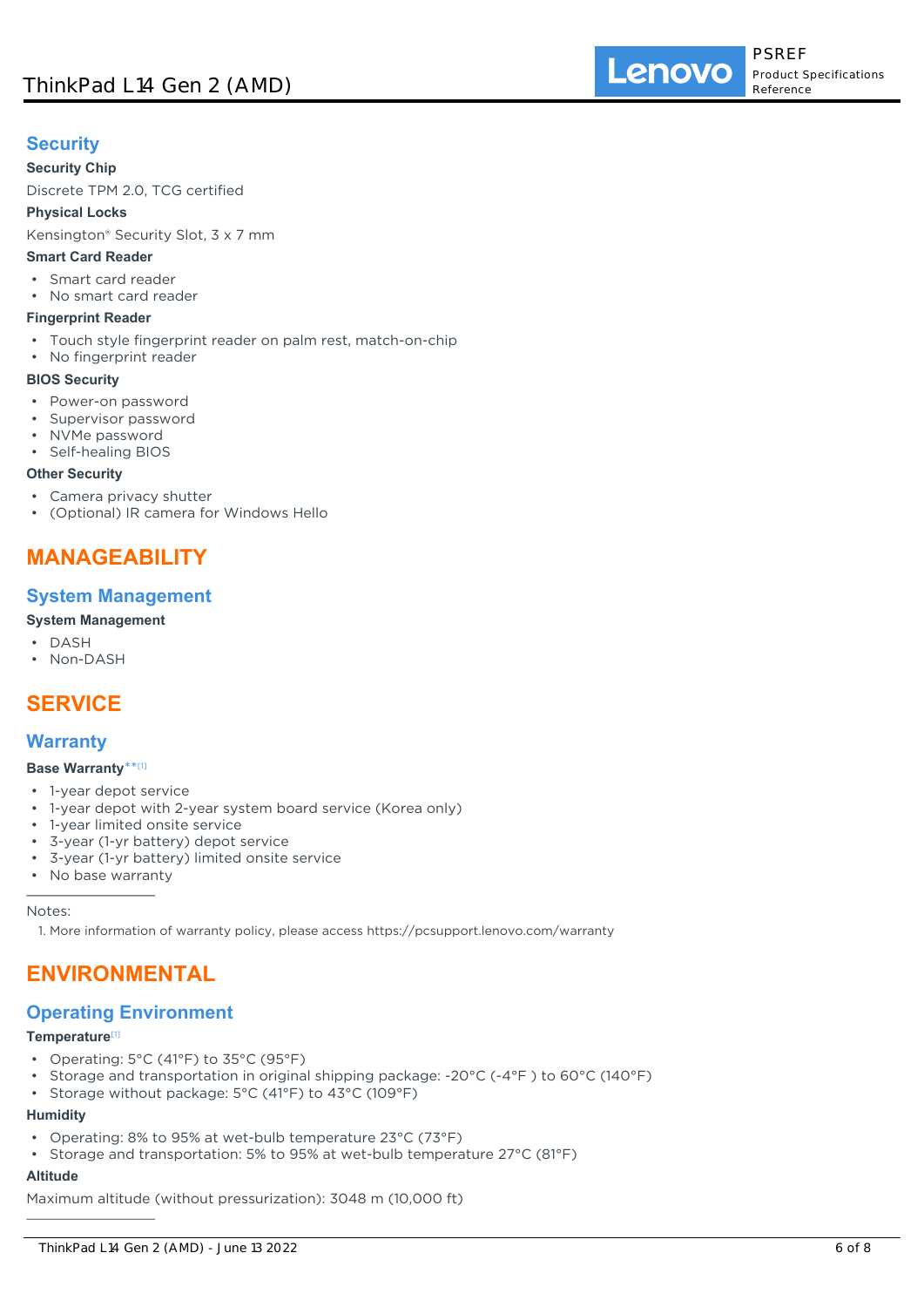Notes:

1. When you charge the battery, its temperature must be no lower than 10°C (50°F).

# **CERTIFICATIONS**

# **Green Certifications**

# **Green Certifications**

- EPEAT™ Gold
- ENERGY STAR® 8.0
- TCO Certified
- RoHS compliant

# **Other Certifications**

### **Mil-Spec Test**

MIL-STD-810H military test passed

- Feature with \*\* means that only one offering listed under the feature is configured on selected models.
- Feature with \*\*\* means that one or more offerings listed under the feature could be configured on selected models.
- Lenovo reserves the right to change specifications or other product information without notice. Lenovo is not responsible for photographic or typographical errors. LENOVO PROVIDES THIS PUBLICATION "AS IS," WITHOUT WARRANTY OF ANY KIND, EITHER EXPRESS OR IMPLIED, INCLUDING THE IMPLIED WARRANTIES OF MERCHANTABILITY OR FITNESS FOR A PARTICULAR PURPOSE. Some jurisdictions do not allow disclaimer of express or implied warranties in certain transactions, therefore this disclaimer may not apply to you.
- The specifications on this page may not be available in all regions, and may be changed or updated without notice.